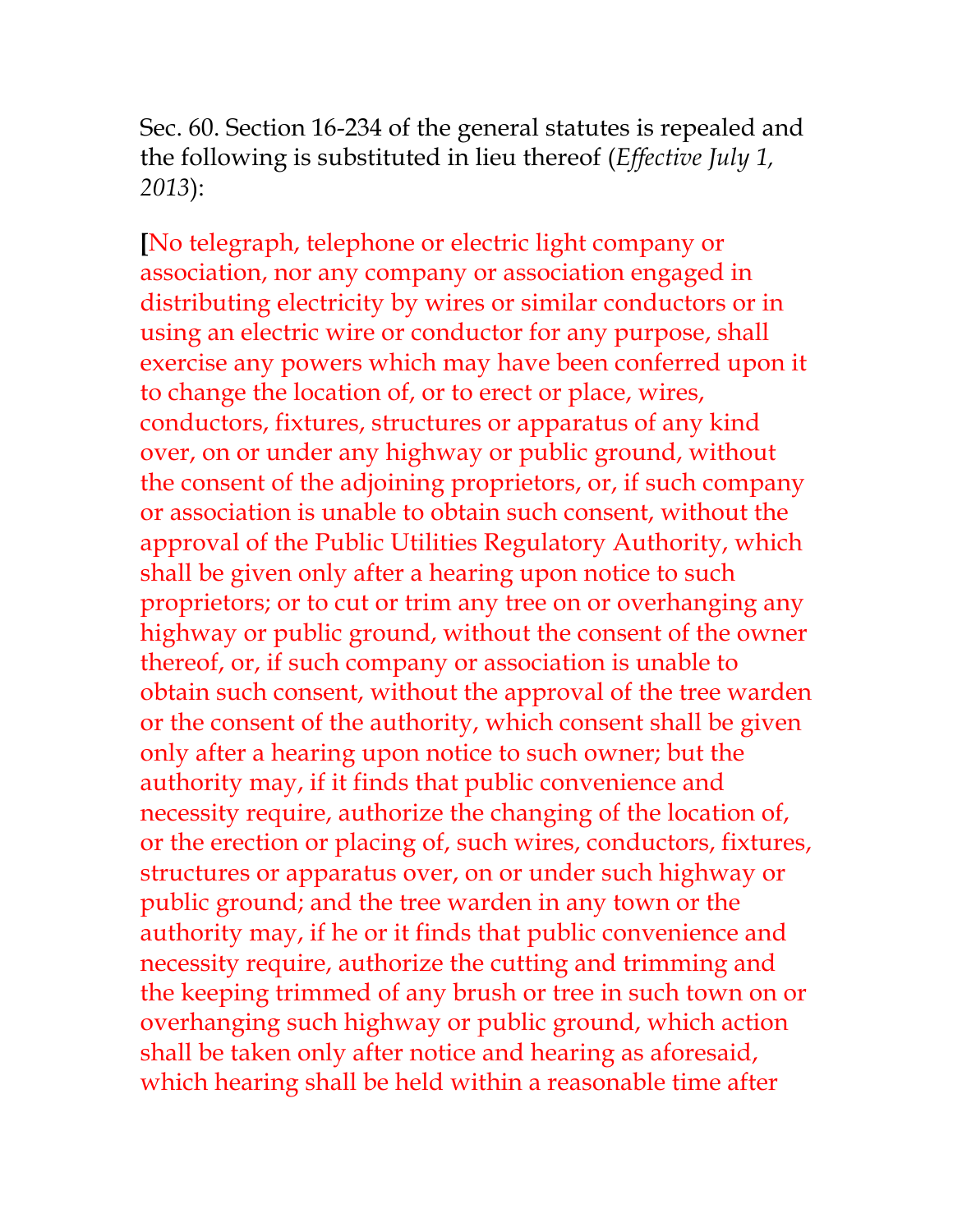the application therefor. **]**

(a) As used in this section:

(1) "Utility" means a telephone, telecommunications, electric or electric distribution company, each as defined in section 16-1, as amended by this act;

(2) "Utility protection zone" means any rectangular area extending horizontally for a distance of eight feet from any outermost electrical conductor or wire installed from pole to pole and vertically from the ground to the sky;

(3) "Hazardous tree" means any tree or part of a tree that is (A) dead, (B) extensively decayed, or (C) structurally weak, which, if it falls, would endanger utility infrastructure, facilities or equipment;

(4) "Vegetation management" means pruning or removal of trees, shrubs or other vegetation that pose a risk to the reliability of the utility infrastructure, and the retention of trees and shrubs that are compatible with the utility infrastructure. Until such time as the Department of Energy and Environmental Protection issues standards for identifying such compatible trees and shrubs, the standards and identification of such compatible trees and shrubs shall be as set forth in the 2012 final report of the State Vegetation Management Task Force; and

(5) "Pruning" means the selective removal of plant parts to meet specific goals and objectives, when performed according to current professional tree care standards.

(b) A utility may perform vegetation management within the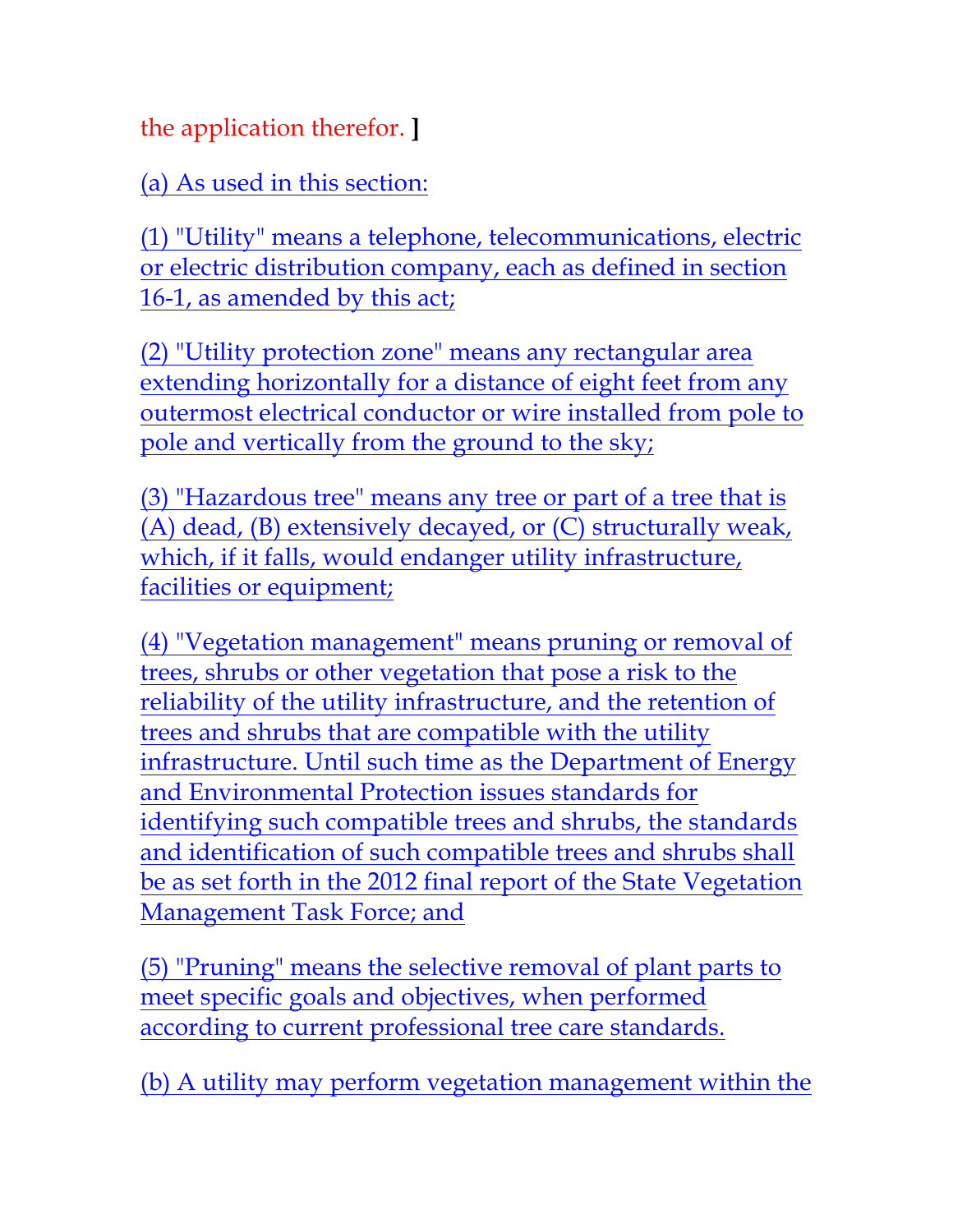utility protection zone to secure the reliability of utility services by protecting overhead wires, poles, conductors or other utility infrastructure from trees and shrubs, parts of trees and shrubs or other vegetation located within the utility protection zone.

(c) (1) In conducting vegetation management, no utility shall prune or remove any tree or shrub within the utility protection zone, or on or overhanging any highway or public ground, without delivering notice to the abutting property owner. Notice shall be considered delivered when it is (A) mailed to the abutting property owner via first class mail, (B) delivered, in writing, at the location of the abutting property, or (C) simultaneously conveyed verbally and provided in writing to the abutting property owner. A utility shall deliver such notice to the abutting property owner if (i) pursuant to subparagraph (A) or (B) of this subdivision, at least fifteen business days before the starting date of any such pruning or removal, and (ii) pursuant to subparagraph (C) of this subdivision, at any time before any such pruning or removal, provided no utility may start such pruning or removal unless (I) the objection period pursuant to subdivision (2) of this subsection has been met, or (II) such property owner affirmatively waives, in writing, the right to object.

(2) The notice shall indicate that (A) objection to pruning or removal shall be filed in writing with the utility and either the tree warden of the municipality or the Commissioner of Transportation, as appropriate, not later than ten business days after delivery of the notice, and (B) the objection may include a request for consultation with the tree warden or the Commissioner of Transportation, as appropriate.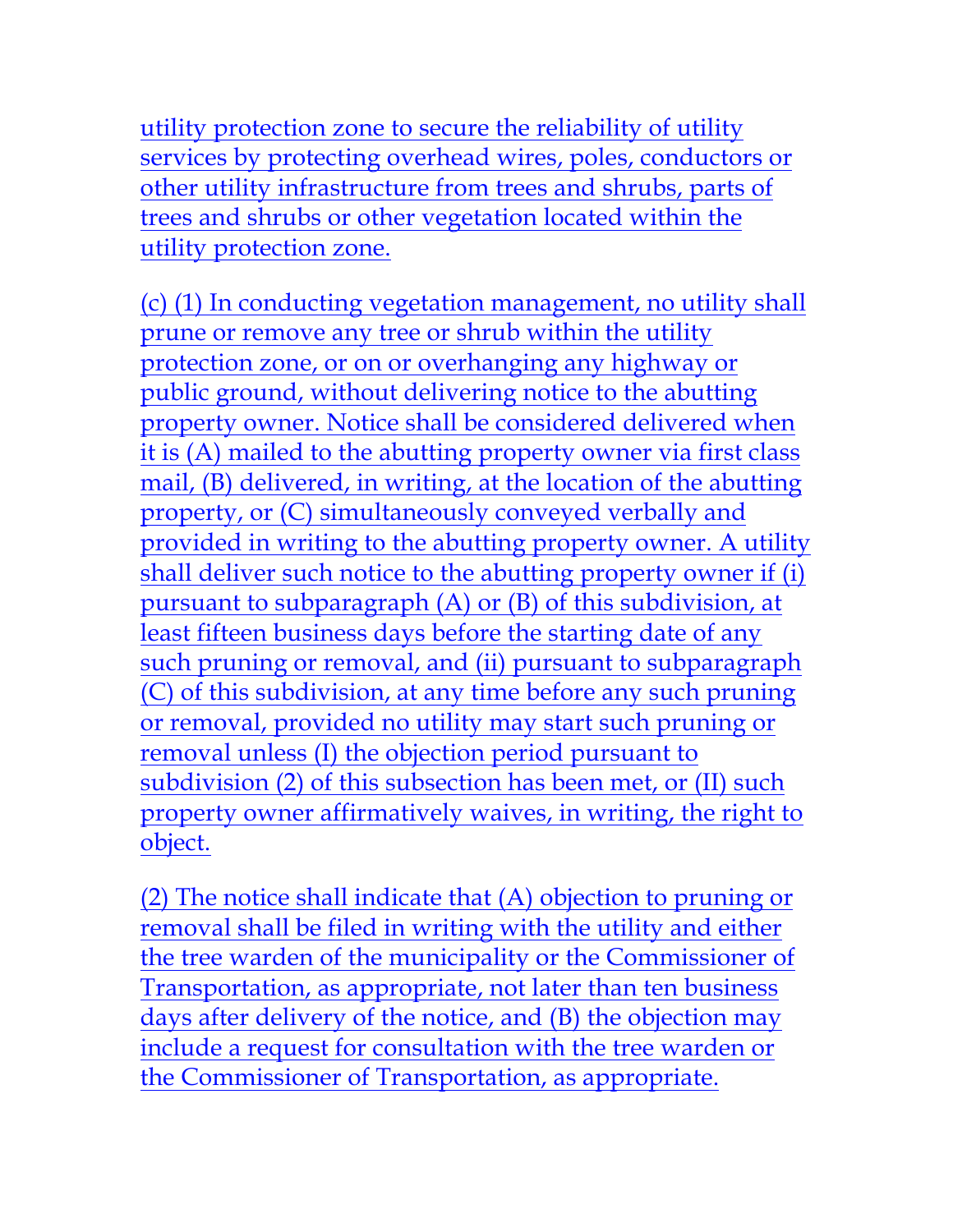(3) If no objection is filed by the abutting property owner in accordance with subdivision (2) of this subsection, the utility may prune or remove the trees or shrubs for which notice of pruning or removal has been delivered.

(4) If the abutting property owner files an objection pursuant to subdivision (2) of this subsection, the tree warden of the municipality or the Commissioner of Transportation, as appropriate, shall issue a written decision as to the disposition of the tree or shrub not later than ten business days after the filing date of such objection. This decision shall not be issued before a consultation with the abutting property owner if such a consultation has been requested. The abutting property owner or the utility may appeal the tree warden's decision to the Public Utilities Regulatory Authority within ten business days after the tree warden's decision. The authority shall hold a hearing within sixty business days of receipt of the abutting property owner's or utility's written appeal of the tree warden's decision and shall provide notice of such hearing to the abutting property owner, the tree warden and the utility. The authority may authorize the pruning or removal of any tree or shrub whose pruning or removal has been at issue in the hearing if it finds that public convenience and necessity require such action.

(5) When an objection has been filed pursuant to subdivision (2) of this subsection, no tree or shrub subject to the objection shall be pruned or removed until a final decision has been reached pursuant to subdivision (4) of this subsection.

(d) No utility shall be required to provide notice pursuant to subsection (c) of this section if the tree warden of the municipality or the Commissioner of Transportation, as appropriate, authorizes, in writing, pruning or removal by